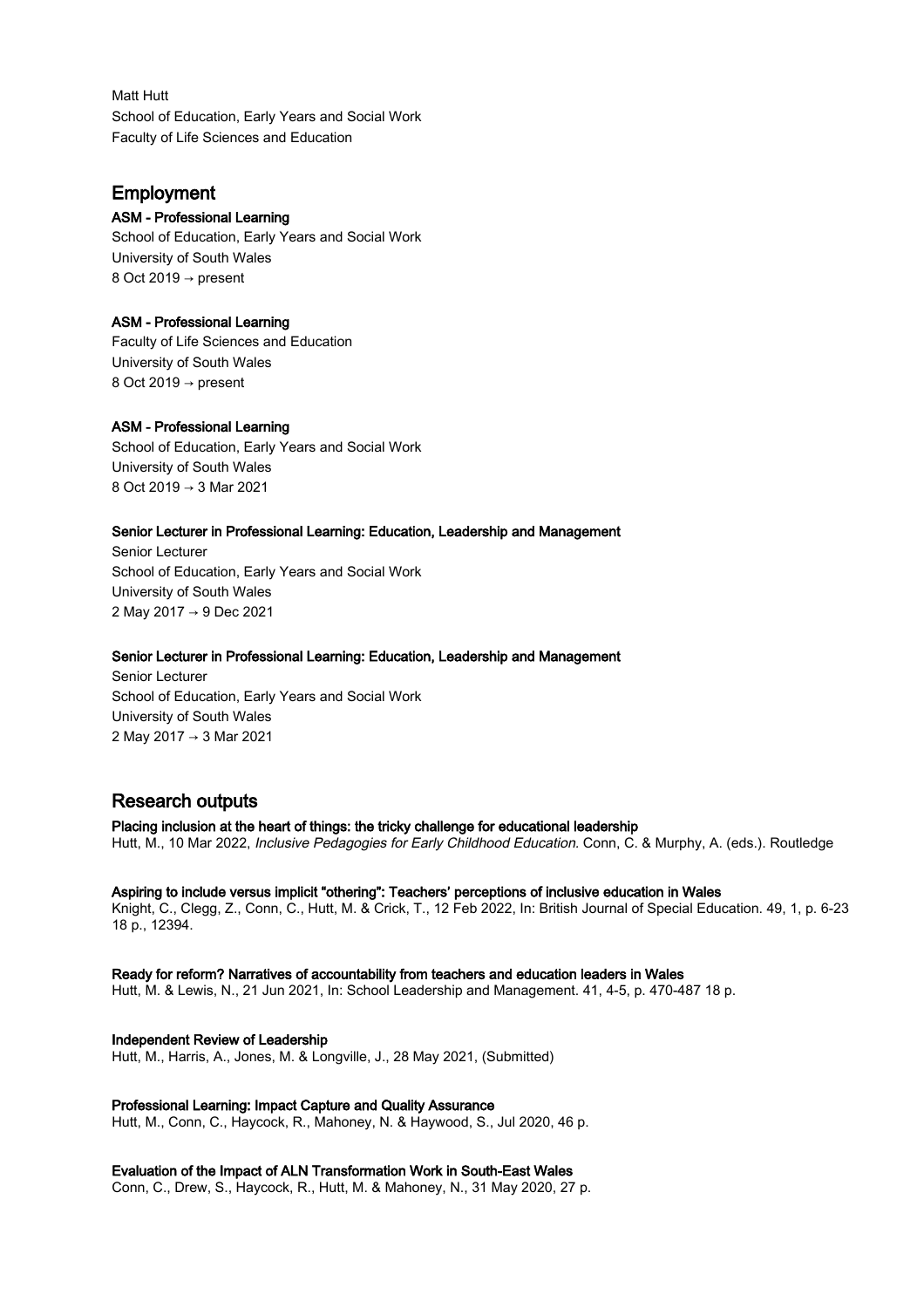Successful futures for all? Additional learning needs in Wales in the light of curriculum reform

Conn, C. & Hutt, M., 8 Mar 2020, In: British Journal of Special Education. 47, 2, p. 152-169 18 p.

Narratives of change: how are Welsh education leaders responding to shifts in accountability culture? Hutt, M. & Lewis, N., 2020, (Submitted) The impact of policy on the practice: explorations in the geopolitics of educational leadership. Bloomsbury Academic , 16 p.

Consideration of additional learning needs (ALN) in the process of curriculum reform in Wales Hutt, M. & Conn, C., 12 Sep 2019.

An evaluation of a regional teaching and leadership framework as a mediator for national policy Hutt, M., Haywood, S., Conn, C. & Roberts, S., 6 Sep 2019.

Implementation of the Excellence in Teaching and Leadership Framework within the EAS region Hutt, M., Conn, C., Roberts, S. & Haywood, S., 2019

Professional learning and practitioner research in Wales: Exploring the future for professional agency in a 'learning country' Hutt, M., Haywood, S., Roberts, S., Smith, M. & Haycock, R., 2019.

Area 4 of the National Approach to Professional Learning: The national Professional Learning offer and allocation of time Hutt, M. & Haywood, S., 15 Nov 2018, Welsh Government. 24 p.

Signalling a shift in accountability procedures: an exploration of the implications for school leaders in Wales Hutt, M., 14 Sep 2018.

Status anxiety: narratives of trust, accountability and professional autonomy Hutt, M., 12 Sep 2018.

Evidence base for the National Professional Learning Model for Wales: Area of work: Area 4 - The national Professional Learning offer, and allocation of time

Hutt, M. & Haywood, S., 2018.

Narratives of trust, accountability and professional autonomy - teachers Hutt, M., 2018, (Unpublished).

Trusting to dare and to do: How is the Welsh context challenging the 'rules' and how can a university contribute? Haywood, S., Roberts, S. & Hutt, M., 2018, (Unpublished).

Give and Take: An Exploration of the Perspectives on Distributed Leadership Held by Secondary Head Teachers in South **Wales** 

Hutt, M., 7 Sep 2017.

# Activities

Welsh Journal of Education (Journal) Matt Hutt (Editor) 20 Jul 2021

University of Oxford Matt Hutt (Visiting researcher)